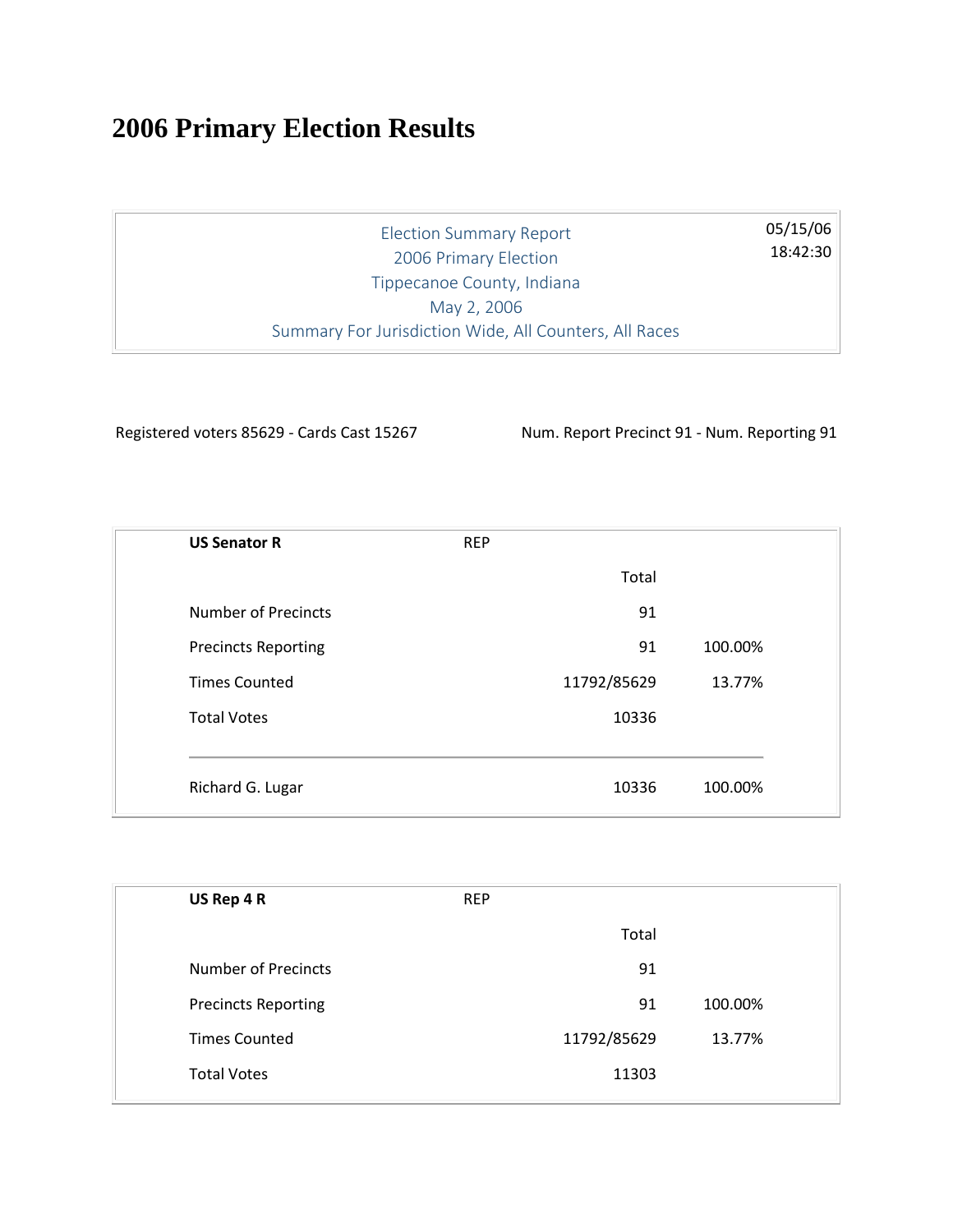| Steve Buyer   | 7678 | 67.93% |
|---------------|------|--------|
| Mike Campbell | 3625 | 32.07% |

| <b>State Senate 22 R</b>   | <b>REP</b> |                 |  |
|----------------------------|------------|-----------------|--|
|                            |            | Total           |  |
| <b>Number of Precincts</b> |            | 75              |  |
| <b>Precincts Reporting</b> |            | 100.00%<br>75   |  |
| <b>Times Counted</b>       | 9746/70099 | 13.90%          |  |
| <b>Total Votes</b>         |            | 8033            |  |
|                            |            |                 |  |
| <b>Ron Alting</b>          |            | 100.00%<br>8033 |  |

| State Rep 26 R             | <b>REP</b> |            |         |
|----------------------------|------------|------------|---------|
|                            |            | Total      |         |
| <b>Number of Precincts</b> |            | 33         |         |
| <b>Precincts Reporting</b> |            | 33         | 100.00% |
| <b>Times Counted</b>       |            | 4241/31694 | 13.38%  |
| <b>Total Votes</b>         |            | 3074       |         |
|                            |            |            |         |
| Connie Basham              |            | 3074       | 100.00% |

| State Rep 41 R | <b>REP</b> |  |
|----------------|------------|--|
|                | Total      |  |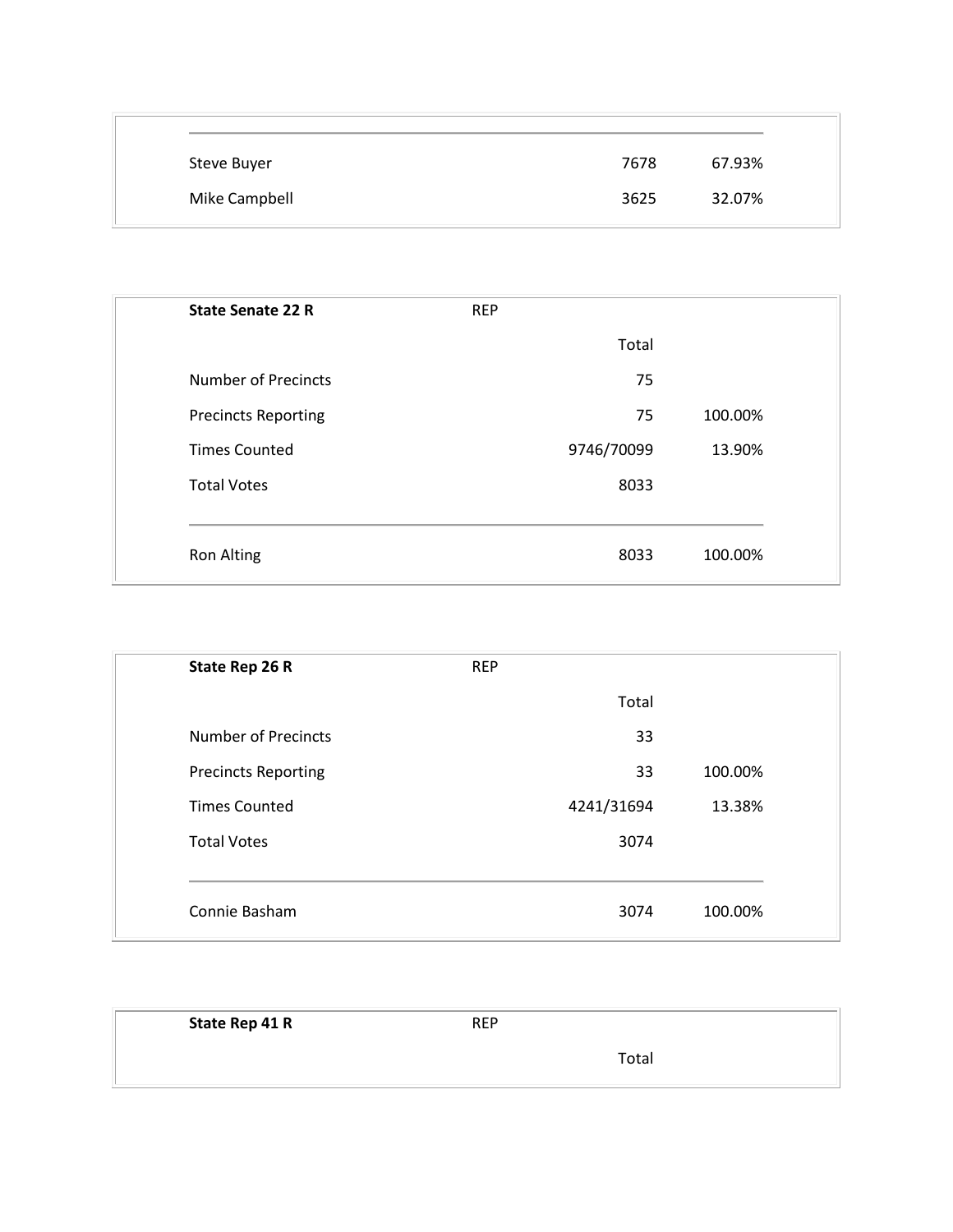| 27<br>3658/21332 | 100.00%<br>17.15% |
|------------------|-------------------|
|                  |                   |
|                  |                   |
| 2880             |                   |
|                  |                   |
| 2880             | 100.00%           |
|                  |                   |

| <b>Judge of the Superior Court R</b> | <b>REP</b>  |         |
|--------------------------------------|-------------|---------|
|                                      | Total       |         |
| Number of Precincts                  | 91          |         |
| <b>Precincts Reporting</b>           | 91          | 100.00% |
| <b>Times Counted</b>                 | 11791/85629 | 13.77%  |
| <b>Total Votes</b>                   | 9702        |         |
|                                      |             |         |
| Michael A. Morrissey                 | 9702        | 100.00% |
|                                      |             |         |

| <b>Prosecuting Attorney R</b> | <b>REP</b> |             |         |
|-------------------------------|------------|-------------|---------|
|                               |            | Total       |         |
| <b>Number of Precincts</b>    |            | 91          |         |
| <b>Precincts Reporting</b>    |            | 91          | 100.00% |
| <b>Times Counted</b>          |            | 11791/85629 | 13.77%  |
| <b>Total Votes</b>            |            | 11653       |         |
|                               |            |             |         |
| Jerry J. Bean                 |            | 4865        | 41.75%  |
| Pat Harrington                |            | 6788        | 58.25%  |
|                               |            |             |         |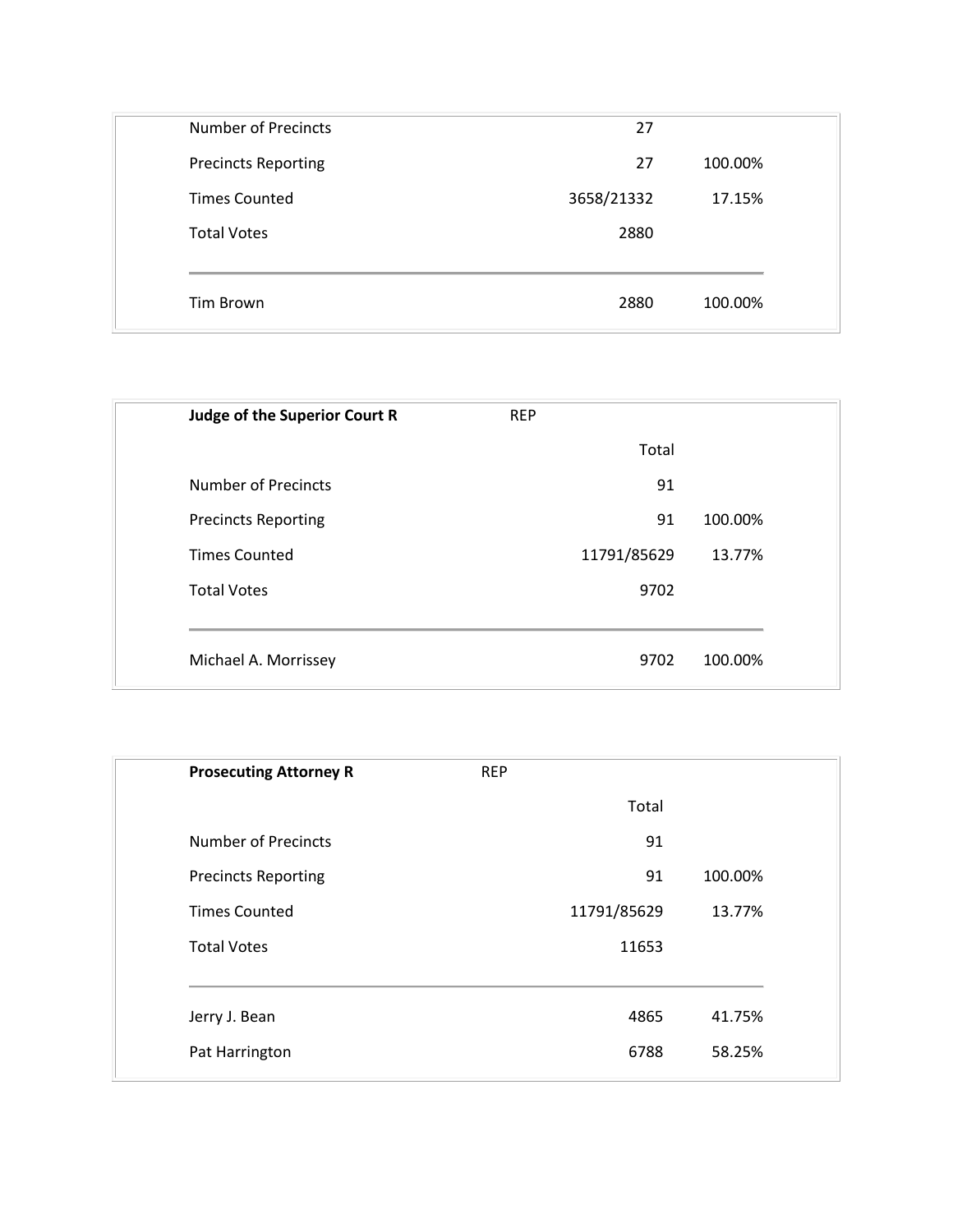| <b>Circuit Court Clerk R</b> | <b>REP</b>  |         |
|------------------------------|-------------|---------|
|                              | Total       |         |
| <b>Number of Precincts</b>   | 91          |         |
| <b>Precincts Reporting</b>   | 91          | 100.00% |
| <b>Times Counted</b>         | 11791/85629 | 13.77%  |
| <b>Total Votes</b>           | 9316        |         |
|                              |             |         |
| Linda Phillips               | 9316        | 100.00% |

| <b>County Auditor R</b>    | <b>REP</b> |             |         |
|----------------------------|------------|-------------|---------|
|                            |            | Total       |         |
| <b>Number of Precincts</b> |            | 91          |         |
| <b>Precincts Reporting</b> |            | 91          | 100.00% |
| <b>Times Counted</b>       |            | 11791/85629 | 13.77%  |
| <b>Total Votes</b>         |            | 9210        |         |
|                            |            |             |         |
| Jennifer Weston            |            | 9210        | 100.00% |

| <b>County Recorder R</b>   | <b>REP</b> |             |         |
|----------------------------|------------|-------------|---------|
|                            |            | Total       |         |
| <b>Number of Precincts</b> |            | 91          |         |
| <b>Precincts Reporting</b> |            | 91          | 100.00% |
| <b>Times Counted</b>       |            | 11791/85629 | 13.77%  |
| <b>Total Votes</b>         |            | 9348        |         |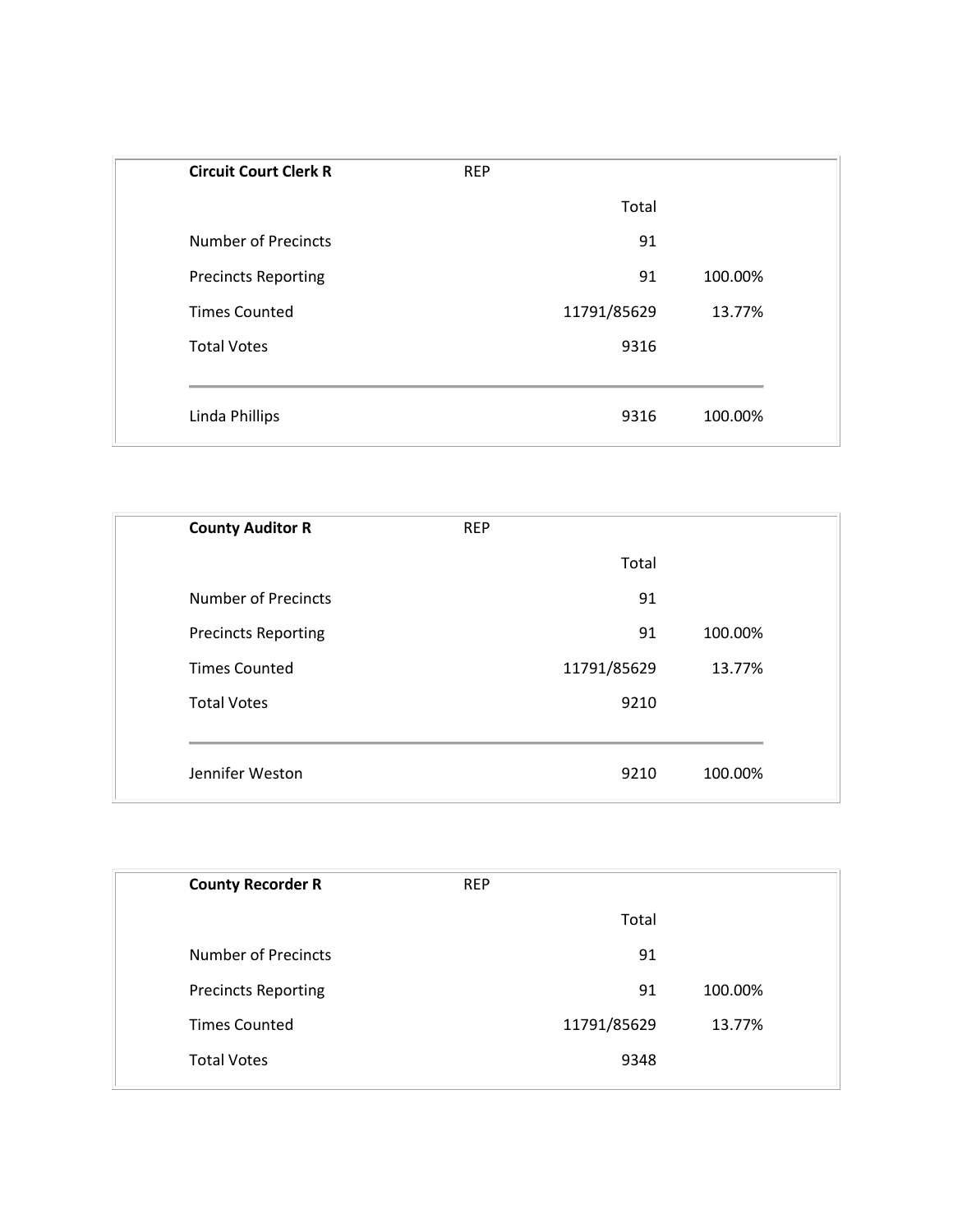| Oneta Tolle | 100.00%<br>9348 |
|-------------|-----------------|

| <b>REP</b><br>Total<br>91 |         |
|---------------------------|---------|
|                           |         |
|                           |         |
|                           |         |
| 91                        | 100.00% |
| 11791/85629               | 13.77%  |
| 9896                      |         |
|                           |         |
| 9896                      | 100.00% |
|                           |         |

| <b>REP</b> |             |         |
|------------|-------------|---------|
|            | Total       |         |
|            | 91          |         |
|            | 91          | 100.00% |
|            | 11791/85629 | 13.77%  |
|            | 9068        |         |
|            |             |         |
|            | 9068        | 100.00% |
|            |             |         |

| <b>County Comm 1 R</b>     | <b>REP</b> |  |
|----------------------------|------------|--|
|                            | Total      |  |
| <b>Number of Precincts</b> | 91         |  |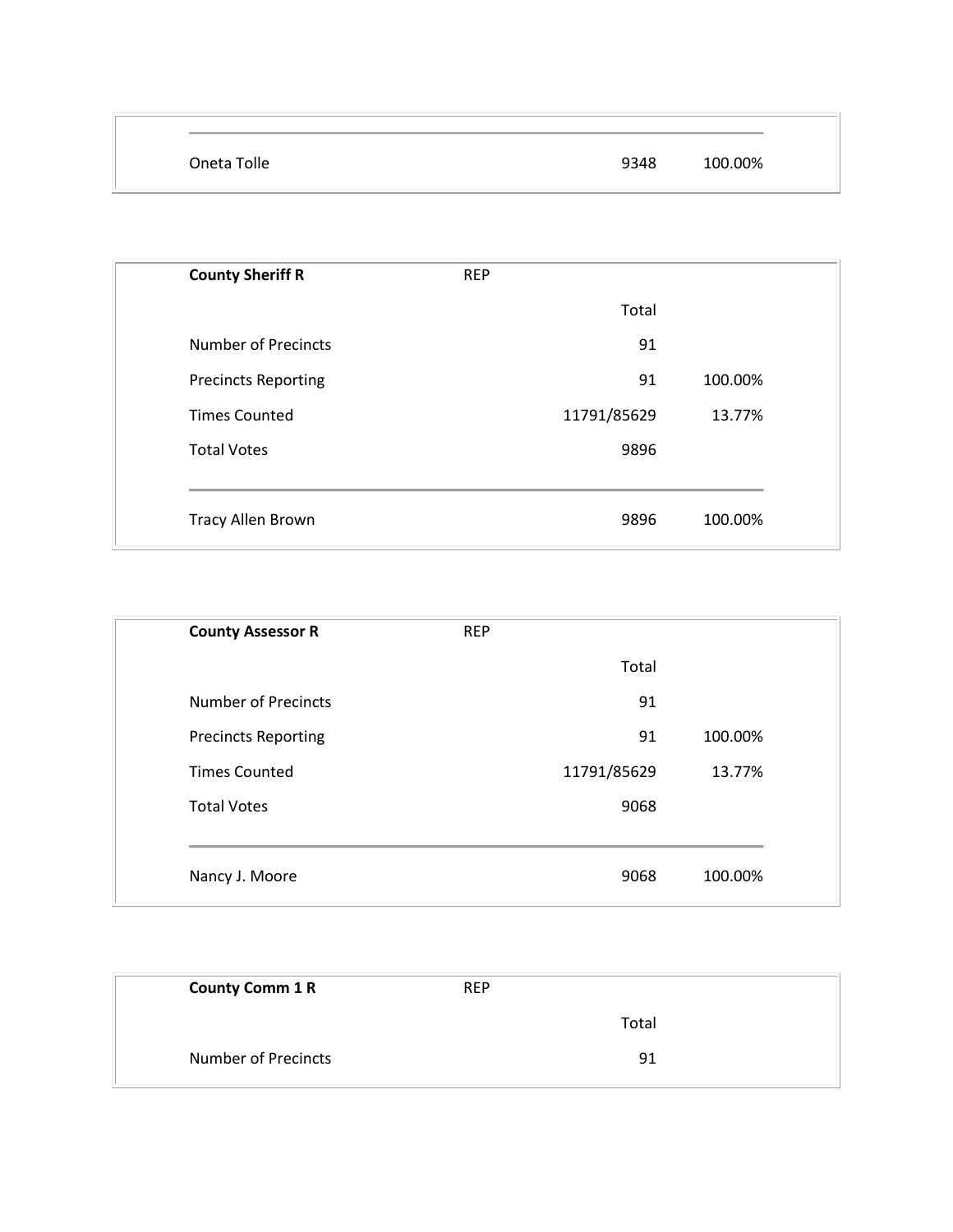| <b>Precincts Reporting</b> | 91          | 100.00% |
|----------------------------|-------------|---------|
| <b>Times Counted</b>       | 11792/85629 | 13.77%  |
| <b>Total Votes</b>         | 8610        |         |
|                            |             |         |
| John L. Knochel            | 8610        | 100.00% |

| <b>REP</b> |       |            |
|------------|-------|------------|
|            | Total |            |
|            | 22    |            |
|            | 22    | 100.00%    |
|            |       | 12.64%     |
|            | 2079  |            |
|            |       |            |
|            | 2079  | 100.00%    |
|            |       | 2735/21640 |

| <b>REP</b> |         |
|------------|---------|
| Total      |         |
| 30         |         |
| 30         | 100.00% |
| 4074/26575 | 15.33%  |
| 3706       |         |
| 2425       | 65.43%  |
| 1281       | 34.57%  |
|            |         |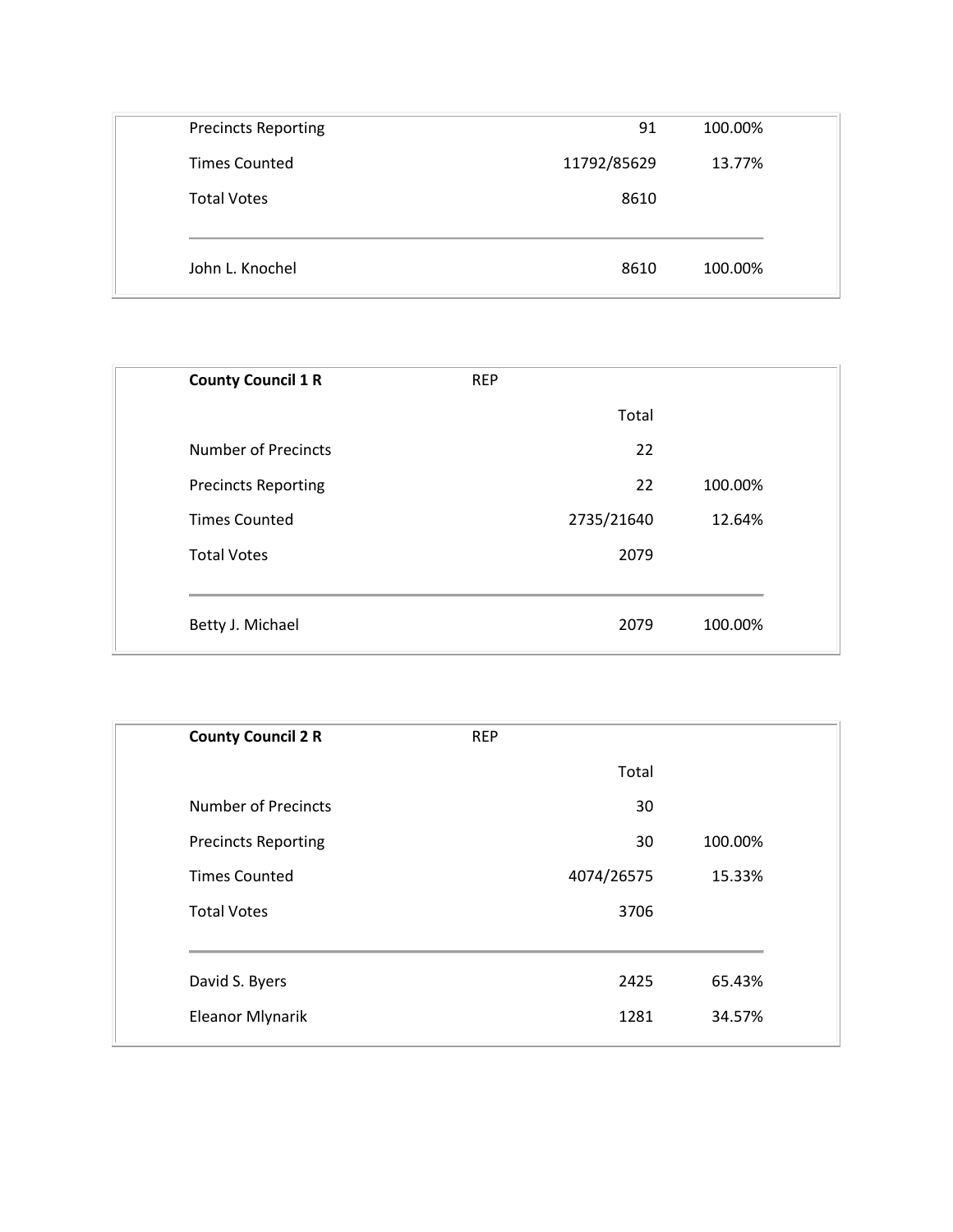| <b>County Council 3 R</b>  | <b>REP</b> |                 |
|----------------------------|------------|-----------------|
|                            |            | Total           |
| <b>Number of Precincts</b> |            | 27              |
| <b>Precincts Reporting</b> |            | 27<br>100.00%   |
| <b>Times Counted</b>       | 3490/24479 | 14.26%          |
| <b>Total Votes</b>         |            | 2721            |
|                            |            |                 |
| Jeffrey A. Kemper          |            | 100.00%<br>2721 |

| <b>County Council 4 R</b>  | <b>REP</b> |            |         |
|----------------------------|------------|------------|---------|
|                            |            | Total      |         |
| <b>Number of Precincts</b> |            | 12         |         |
| <b>Precincts Reporting</b> |            | 12         | 100.00% |
| <b>Times Counted</b>       |            | 1492/12935 | 11.53%  |
| <b>Total Votes</b>         |            | 1373       |         |
|                            |            |            |         |
| Nathan Arnold              |            | 312        | 22.72%  |
| Andy Gutwein               |            | 1061       | 77.28%  |
|                            |            |            |         |

| <b>Twp Assessor Fair R</b> | <b>REP</b> |            |         |
|----------------------------|------------|------------|---------|
|                            |            | Total      |         |
| <b>Number of Precincts</b> |            | 31         |         |
| <b>Precincts Reporting</b> |            | 31         | 100.00% |
| <b>Times Counted</b>       |            | 3709/29683 | 12.50%  |
| <b>Total Votes</b>         |            | 2882       |         |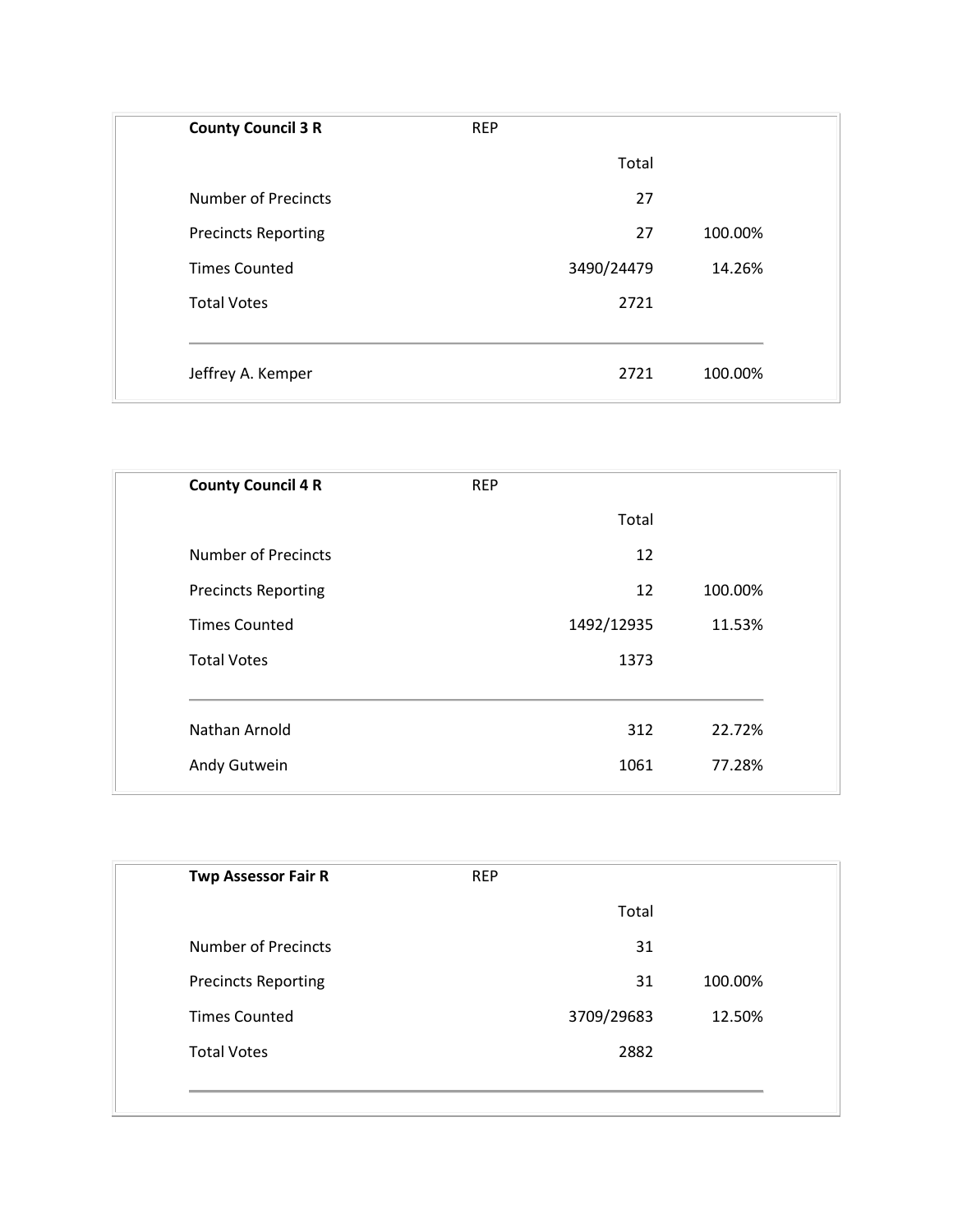| Jan Payne | 2882 | 100.00% |
|-----------|------|---------|
|           |      |         |

| <b>Twp Assessor Wab R</b>  | <b>REP</b> |       |         |
|----------------------------|------------|-------|---------|
|                            |            | Total |         |
| <b>Number of Precincts</b> |            | 22    |         |
| <b>Precincts Reporting</b> |            | 22    | 100.00% |
| <b>Times Counted</b>       | 2943/22870 |       | 12.87%  |
| <b>Total Votes</b>         |            | 2241  |         |
|                            |            |       |         |
| Janet Freels               |            | 2241  | 100.00% |

| <b>Twp Assessor Wea R</b>  | <b>REP</b> |         |
|----------------------------|------------|---------|
|                            | Total      |         |
| <b>Number of Precincts</b> | 16         |         |
| <b>Precincts Reporting</b> | 16         | 100.00% |
| <b>Times Counted</b>       | 2078/15266 | 13.61%  |
| <b>Total Votes</b>         | 1630       |         |
|                            |            |         |
| Linda Mussche              | 1630       | 100.00% |

| <b>Twp Trustee Fair R</b>  | <b>REP</b> |       |         |
|----------------------------|------------|-------|---------|
|                            |            | Total |         |
| <b>Number of Precincts</b> |            | 31    |         |
| <b>Precincts Reporting</b> |            | 31    | 100.00% |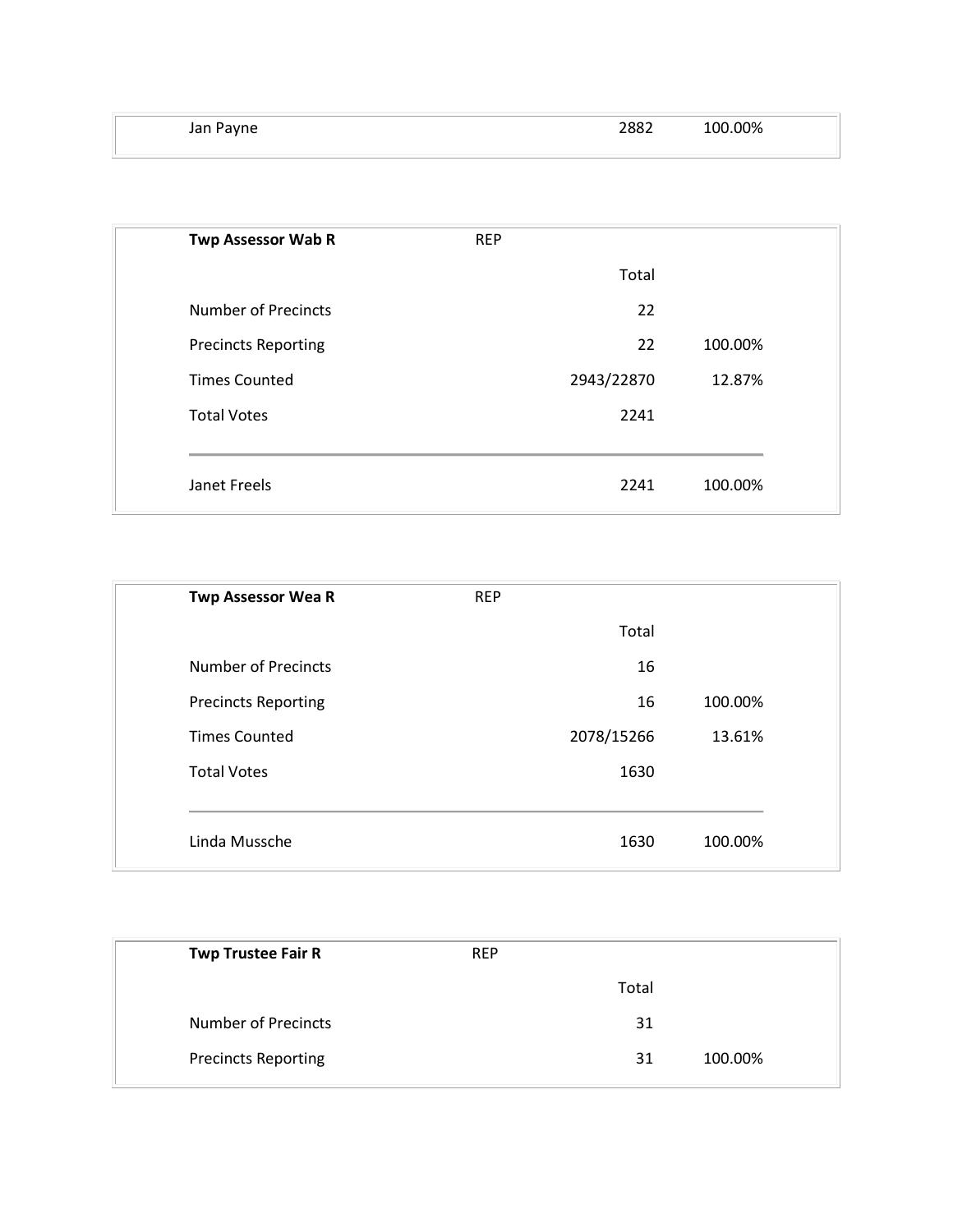| <b>Times Counted</b> | 3709/29683 | 12.50%  |
|----------------------|------------|---------|
| <b>Total Votes</b>   | 2827       |         |
|                      |            |         |
| Julie A. Collins     | 2827       | 100.00% |

| <b>REP</b> |         |  |
|------------|---------|--|
| Total      |         |  |
| 1          |         |  |
| 1          | 100.00% |  |
| 74/317     | 23.34%  |  |
| 68         |         |  |
|            |         |  |
| 68         | 100.00% |  |
|            |         |  |

| <b>Twp Trustee Laur R</b>  | <b>REP</b>     |         |
|----------------------------|----------------|---------|
|                            | Total          |         |
| <b>Number of Precincts</b> | $\overline{2}$ |         |
| <b>Precincts Reporting</b> | $\overline{2}$ | 100.00% |
| <b>Times Counted</b>       | 279/1454       | 19.19%  |
| <b>Total Votes</b>         | 275            |         |
| <b>Bill Easterbrook</b>    | 188            | 68.36%  |
| Laura L. Lofland           | 87             | 31.64%  |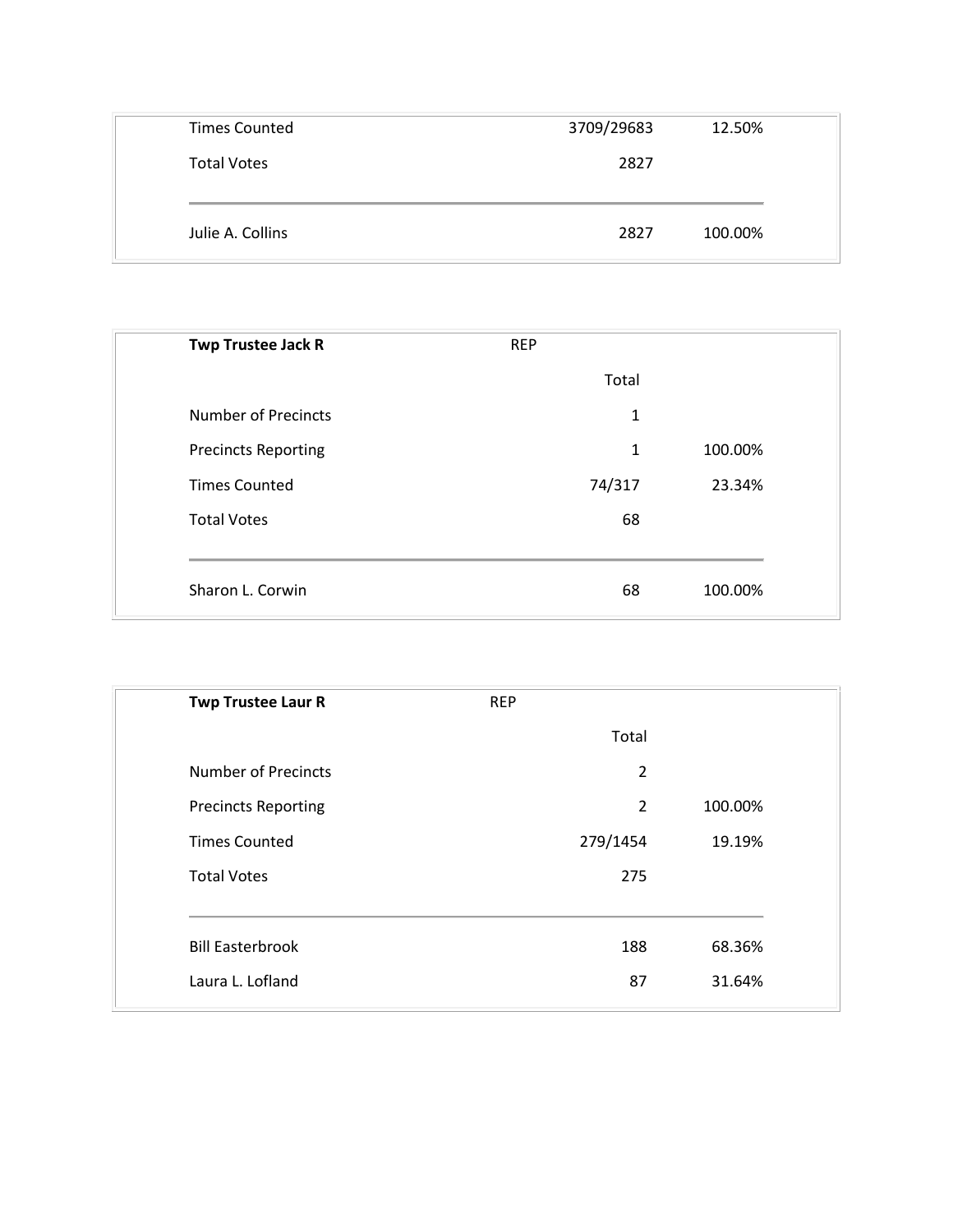| <b>REP</b>     |         |
|----------------|---------|
| Total          |         |
| $\overline{4}$ |         |
| $\overline{4}$ | 100.00% |
| 591/4230       | 13.97%  |
| 463            |         |
|                |         |
| 463            | 100.00% |
|                |         |

| <b>Twp Trustee Rand R</b>  | <b>REP</b> |         |
|----------------------------|------------|---------|
|                            | Total      |         |
| <b>Number of Precincts</b> | 1          |         |
| <b>Precincts Reporting</b> | 1          | 100.00% |
| <b>Times Counted</b>       | 103/558    | 18.46%  |
| <b>Total Votes</b>         | 75         |         |
|                            |            |         |
| Marcella K. Maynard        | 75         | 100.00% |

| <b>REP</b> |         |
|------------|---------|
| Total      |         |
| 3          |         |
| 3          | 100.00% |
| 365/2046   | 17.84%  |
| 354        |         |
|            |         |
| 170        | 48.02%  |
|            |         |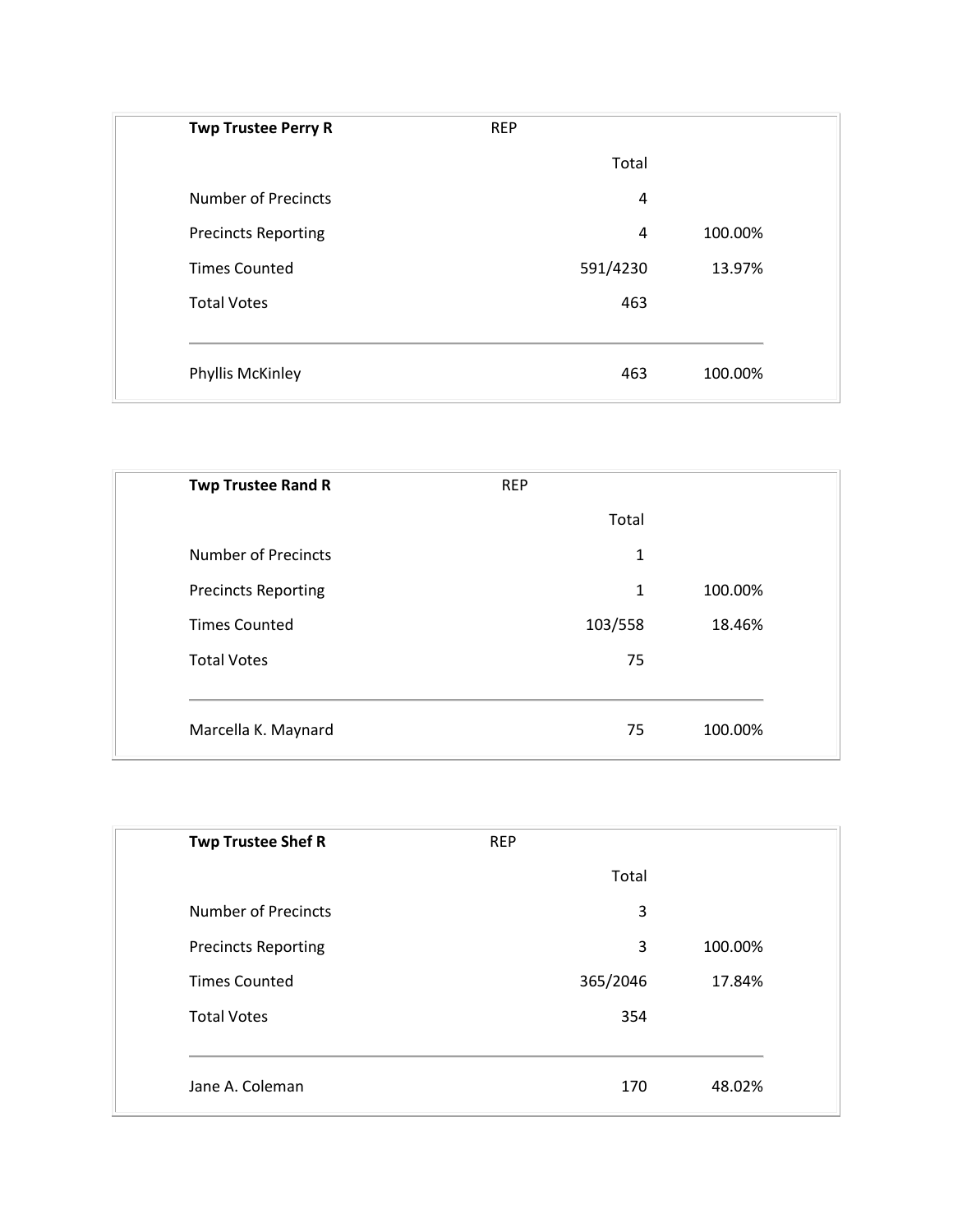| مامدم م<br>`rum | ີ<br>ΧД<br>∸∽ | .98% |
|-----------------|---------------|------|
|                 |               |      |

| <b>Twp Trustee Shel R</b>  | <b>REP</b>     |         |  |
|----------------------------|----------------|---------|--|
|                            | Total          |         |  |
| <b>Number of Precincts</b> | 2              |         |  |
| <b>Precincts Reporting</b> | $\overline{2}$ | 100.00% |  |
| <b>Times Counted</b>       | 295/1533       | 19.24%  |  |
| <b>Total Votes</b>         | 233            |         |  |
|                            |                |         |  |
| Jerry L. Rooze             | 233            | 100.00% |  |

| <b>REP</b> |         |
|------------|---------|
| Total      |         |
| 5          |         |
| 5          | 100.00% |
| 682/4144   | 16.46%  |
| 531        |         |
|            |         |
| 531        | 100.00% |
|            |         |

| <b>Twp Trustee Union R</b> | <b>REP</b> |       |         |
|----------------------------|------------|-------|---------|
|                            |            | Total |         |
| Number of Precincts        |            | 1     |         |
| <b>Precincts Reporting</b> |            |       | 100.00% |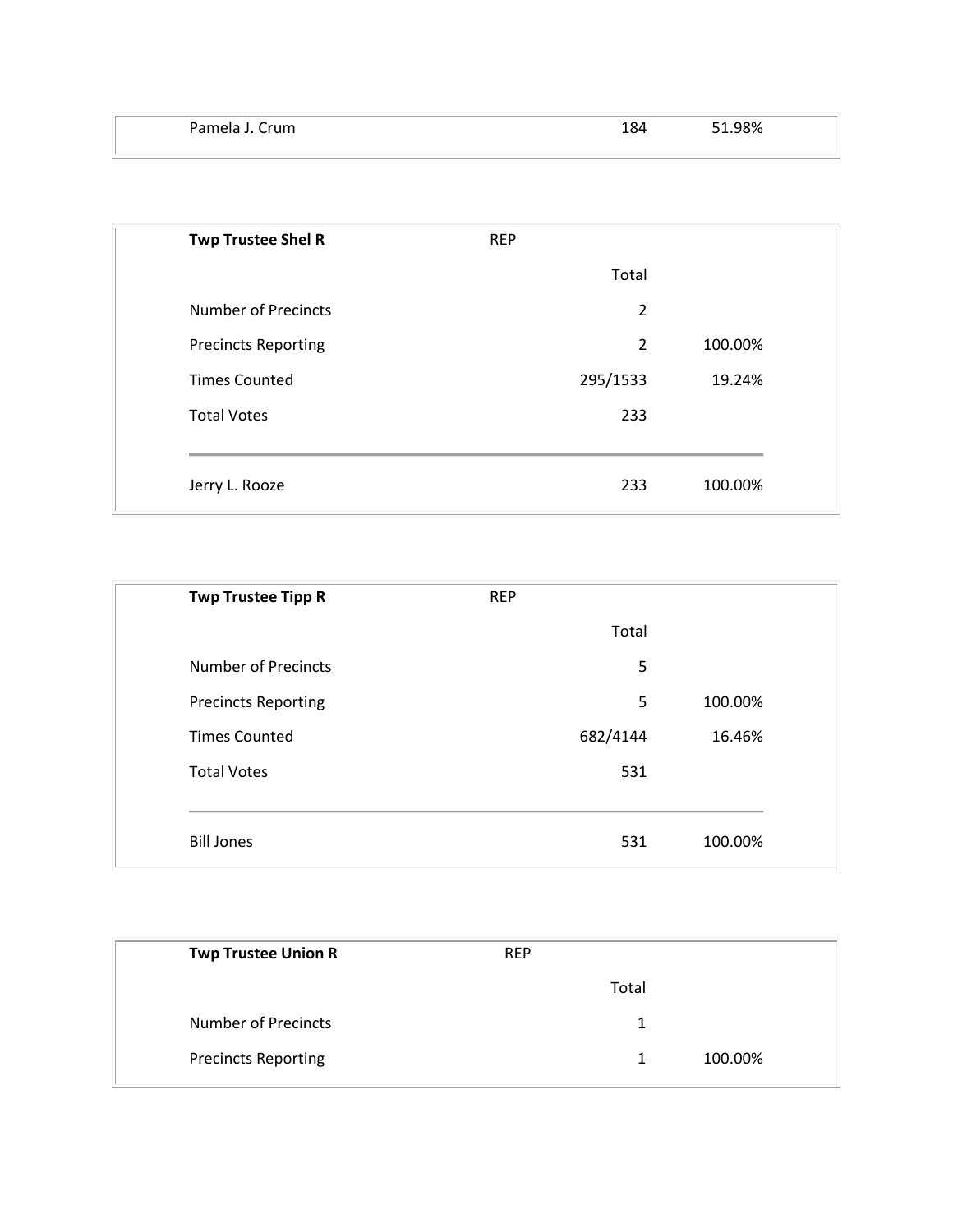| <b>Times Counted</b> | 205/997 | 20.56%  |
|----------------------|---------|---------|
| <b>Total Votes</b>   | 169     |         |
|                      |         |         |
| <b>Bob McKee</b>     | 169     | 100.00% |

| <b>REP</b> |         |
|------------|---------|
| Total      |         |
| 22         |         |
| 22         | 100.00% |
| 2943/22870 | 12.87%  |
| 2612       |         |
|            |         |
| 1393       | 53.33%  |
| 1219       | 46.67%  |
|            |         |

| <b>Twp Trustee Wash R</b>  | <b>REP</b> |                           |
|----------------------------|------------|---------------------------|
|                            | Total      |                           |
| <b>Number of Precincts</b> |            | $\overline{2}$            |
| <b>Precincts Reporting</b> |            | $\overline{2}$<br>100.00% |
| <b>Times Counted</b>       | 289/1564   | 18.48%                    |
| <b>Total Votes</b>         | 226        |                           |
|                            |            |                           |
| Kelly J. McKinley          | 226        | 100.00%                   |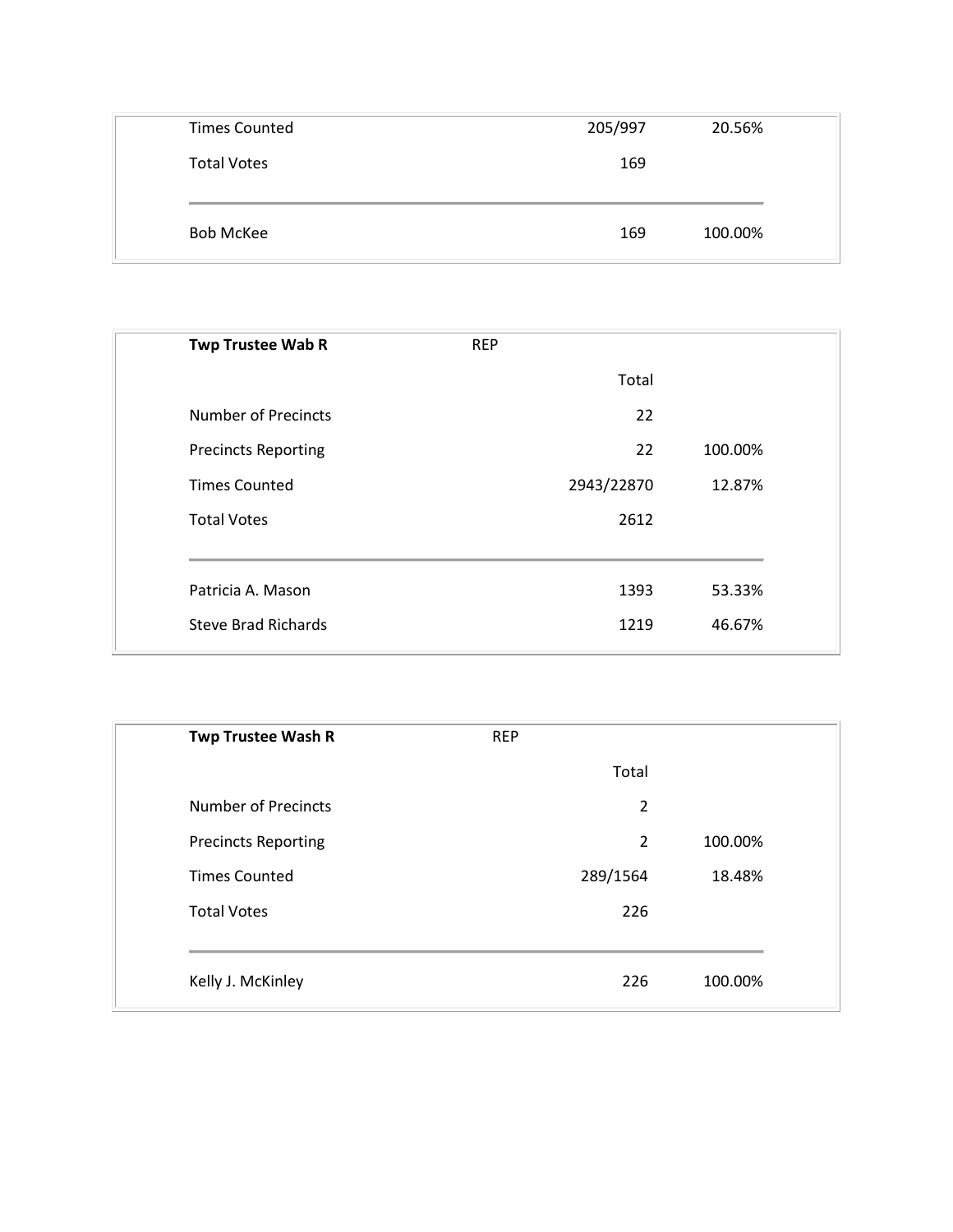| <b>Twp Trustee Wayne R</b> | <b>REP</b>   |         |
|----------------------------|--------------|---------|
|                            | Total        |         |
| <b>Number of Precincts</b> | 1            |         |
| <b>Precincts Reporting</b> | $\mathbf{1}$ | 100.00% |
| <b>Times Counted</b>       | 178/967      | 18.41%  |
| <b>Total Votes</b>         | 149          |         |
|                            |              |         |
| Norman T. Hayman Jr.       | 149          | 100.00% |

| <b>Twp Trustee Wea R</b>   | <b>REP</b> |            |         |
|----------------------------|------------|------------|---------|
|                            |            | Total      |         |
| <b>Number of Precincts</b> |            | 16         |         |
| <b>Precincts Reporting</b> |            | 16         | 100.00% |
| <b>Times Counted</b>       |            | 2078/15266 | 13.61%  |
| <b>Total Votes</b>         |            | 1601       |         |
|                            |            |            |         |
| Matthew F. Koehler         |            | 1601       | 100.00% |

| <b>Twp Board Fair R</b>    | <b>REP</b> |            |         |
|----------------------------|------------|------------|---------|
|                            |            | Total      |         |
| <b>Number of Precincts</b> |            | 31         |         |
| <b>Precincts Reporting</b> |            | 31         | 100.00% |
| <b>Times Counted</b>       |            | 3709/29683 | 12.50%  |
| <b>Total Votes</b>         |            | 7361       |         |
|                            |            |            |         |
| Steven Needham             |            | 2557       | 34.74%  |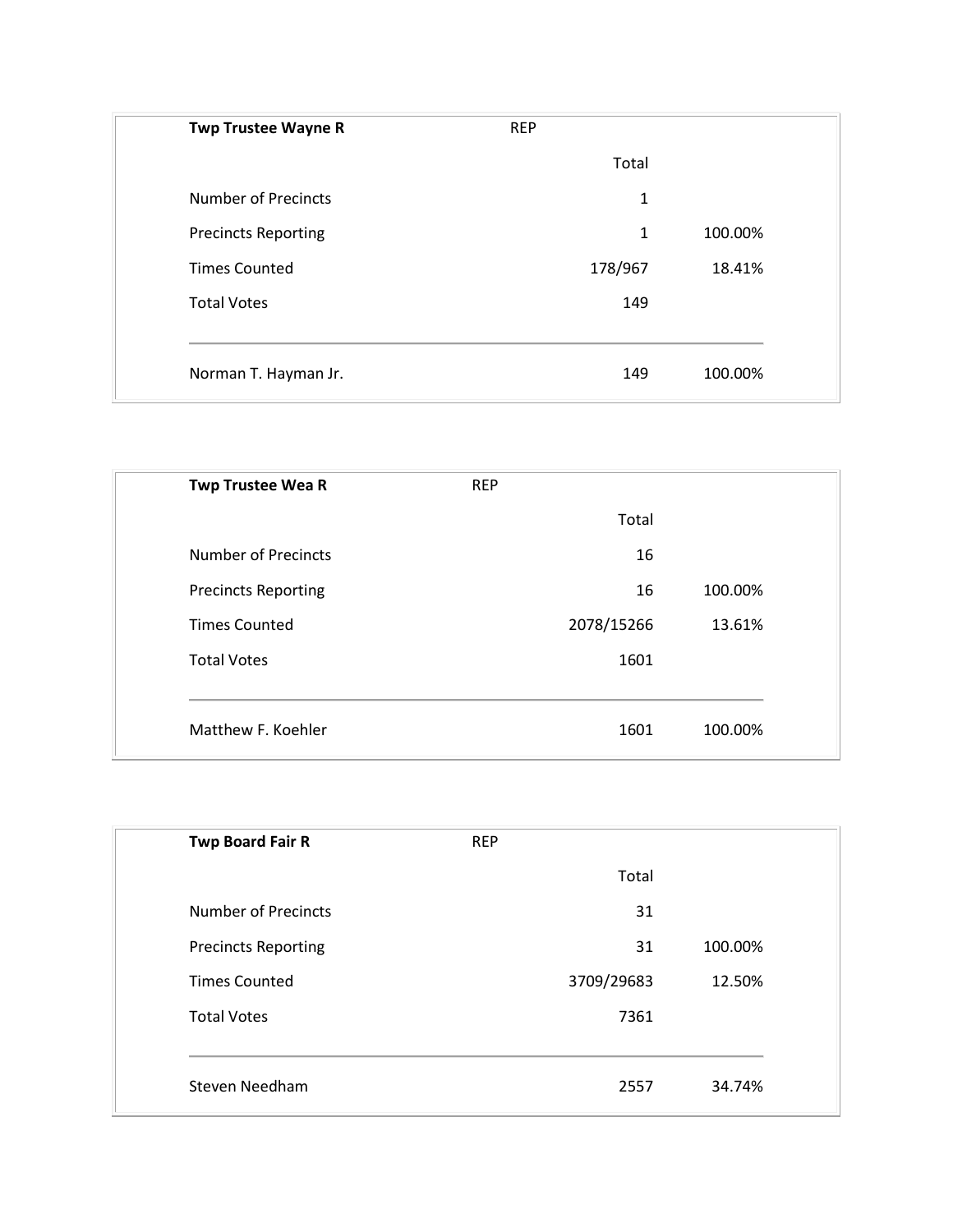| Jerry Smelser     | 2484 | 33.75% |
|-------------------|------|--------|
| Joe B. Whitchurch | 2320 | 31.52% |

| Twp Board Jack R           | <b>REP</b>   |         |
|----------------------------|--------------|---------|
|                            | Total        |         |
| <b>Number of Precincts</b> | $\mathbf{1}$ |         |
| <b>Precincts Reporting</b> | $\mathbf{1}$ | 100.00% |
| <b>Times Counted</b>       | 74/317       | 23.34%  |
| <b>Total Votes</b>         | 194          |         |
| Roger D. Horn              | 68           | 35.05%  |
| Gary L. Lamie              | 65           | 33.51%  |
| Charles E. Shelby          | 61           | 31.44%  |

| <b>Twp Board Laur R</b>    | <b>REP</b> |                |         |
|----------------------------|------------|----------------|---------|
|                            |            | Total          |         |
| <b>Number of Precincts</b> |            | $\overline{2}$ |         |
| <b>Precincts Reporting</b> |            | $\overline{2}$ | 100.00% |
| <b>Times Counted</b>       |            | 279/1454       | 19.19%  |
| <b>Total Votes</b>         |            | 751            |         |
| Hal Graham                 |            | 159            | 21.17%  |
| <b>Richard Lofland</b>     |            | 63             | 8.39%   |
| <b>Tom Mitchell</b>        |            | 74             | 9.85%   |
| Thomas L. Osborn           |            | 194            | 25.83%  |
| <b>Bob Shoaf</b>           |            | 85             | 11.32%  |
|                            |            |                |         |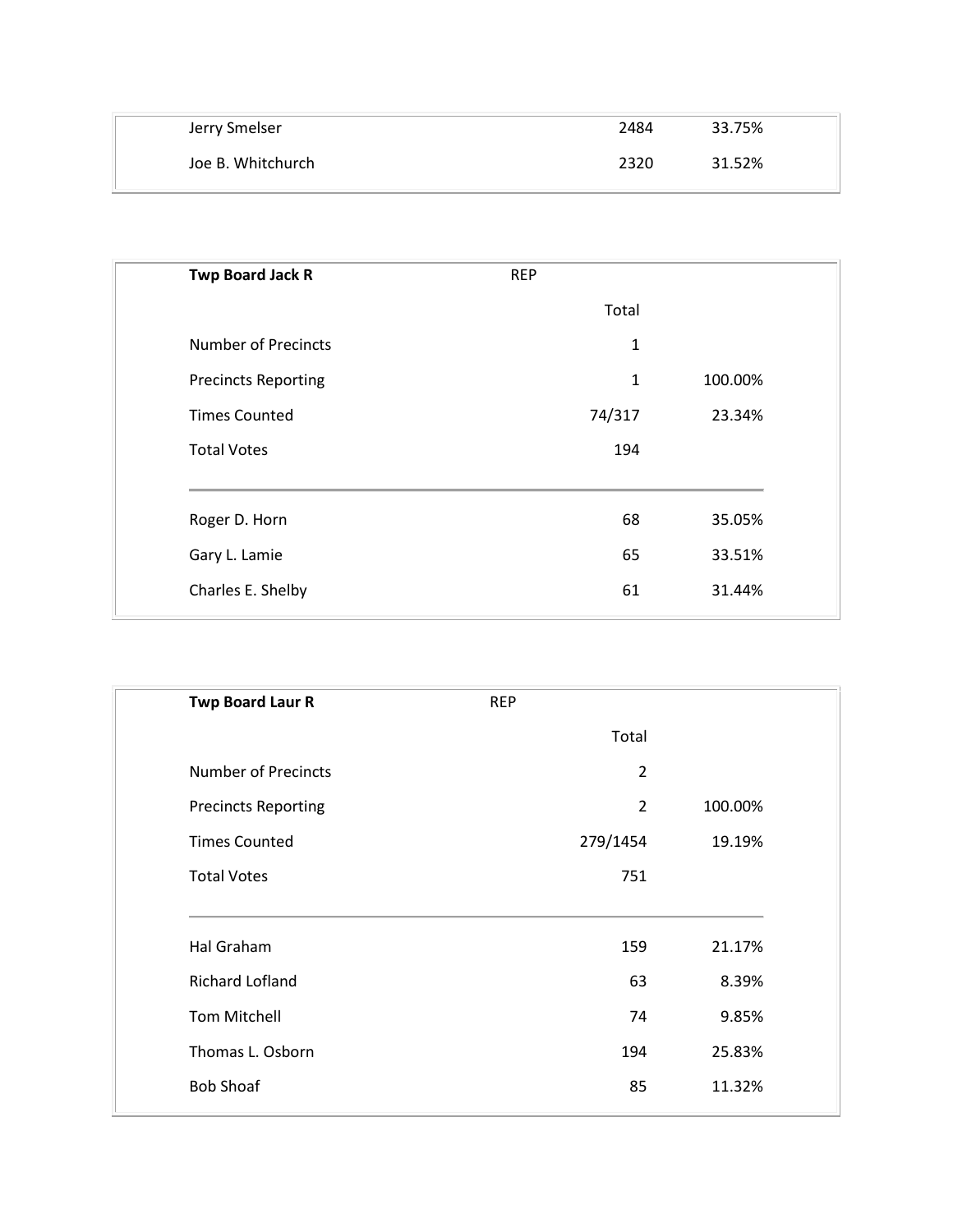| Harold "Junior" Tull | 23.44% |
|----------------------|--------|
|                      |        |

| <b>Twp Boar Perry R</b>    | <b>REP</b> |          |         |
|----------------------------|------------|----------|---------|
|                            |            | Total    |         |
| <b>Number of Precincts</b> |            | 4        |         |
| <b>Precincts Reporting</b> |            | 4        | 100.00% |
| <b>Times Counted</b>       |            | 591/4230 | 13.97%  |
| <b>Total Votes</b>         |            | 1384     |         |
| Anthony "Tony" Batta       |            | 223      | 16.11%  |
| <b>Greg Brown</b>          |            | 274      | 19.80%  |
| Frank Cederquist           |            | 302      | 21.82%  |
| Jeffrey G. Haan            |            | 324      | 23.41%  |
| Ralph H. Patrick           |            | 261      | 18.86%  |
|                            |            |          |         |

| <b>Twp Board Rand R</b>    | <b>REP</b>   |         |
|----------------------------|--------------|---------|
|                            | Total        |         |
| <b>Number of Precincts</b> | $\mathbf{1}$ |         |
| <b>Precincts Reporting</b> | $\mathbf{1}$ | 100.00% |
| <b>Times Counted</b>       | 103/558      | 18.46%  |
| <b>Total Votes</b>         | 220          |         |
| William Kitterman          | 79           | 35.91%  |
| Daniel N. Korty            | 71           | 32.27%  |
| Diana McMaster             | 70           | 31.82%  |
|                            |              |         |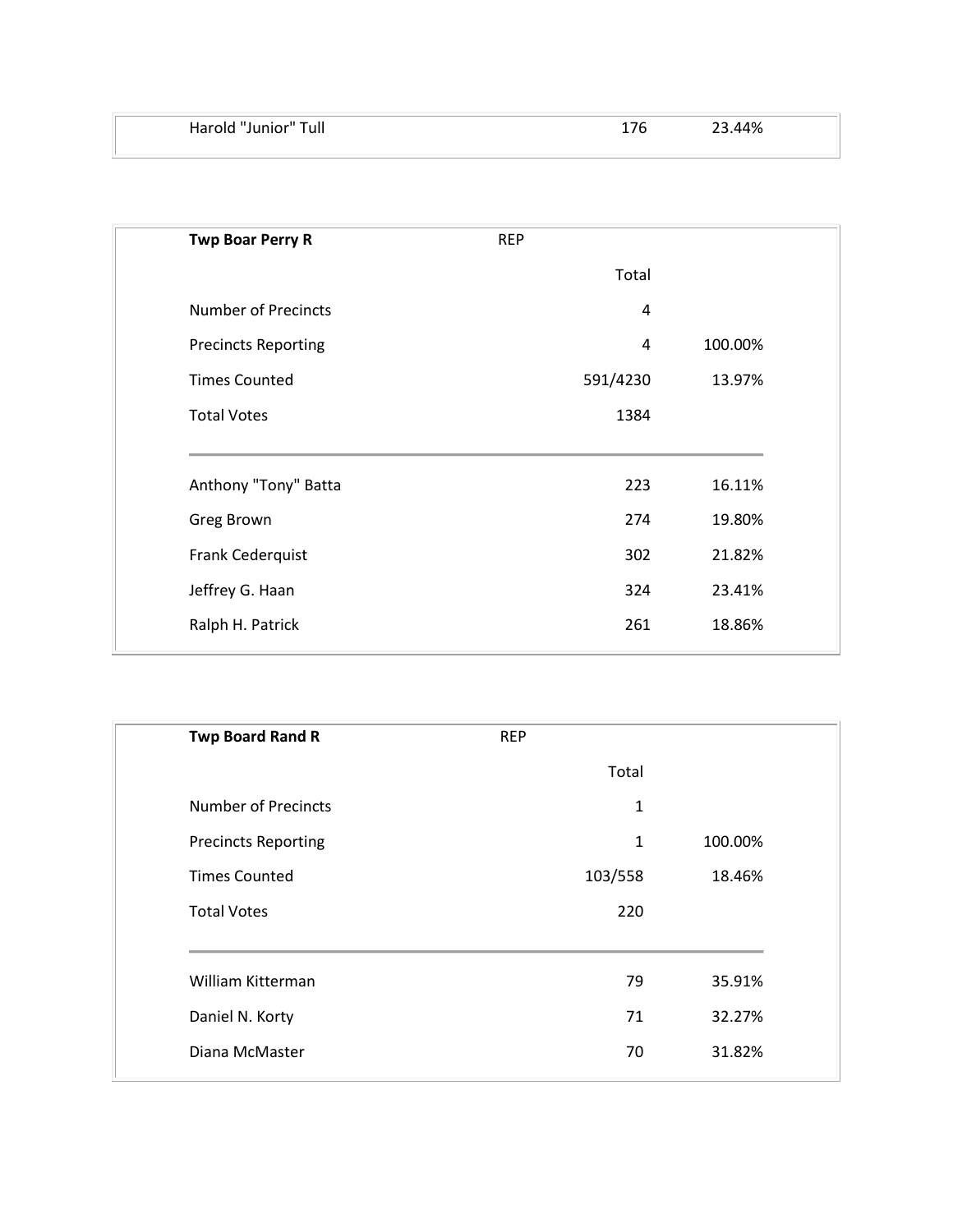| <b>Twp Board Shef R</b>    | <b>REP</b> |               |  |
|----------------------------|------------|---------------|--|
|                            | Total      |               |  |
| <b>Number of Precincts</b> |            | 3             |  |
| <b>Precincts Reporting</b> |            | 3<br>100.00%  |  |
| <b>Times Counted</b>       | 365/2046   | 17.84%        |  |
| <b>Total Votes</b>         |            | 732           |  |
| Jerry Don Arvin            |            | 245<br>33.47% |  |
| Lewis Jay Beeler           |            | 244<br>33.33% |  |
| Roberta J. Blosser         |            | 33.20%<br>243 |  |

| <b>REP</b>     |         |
|----------------|---------|
| Total          |         |
| $\overline{2}$ |         |
| $\overline{2}$ | 100.00% |
| 295/1533       | 19.24%  |
| 387            |         |
|                |         |
|                | 44.70%  |
| 214            | 55.30%  |
|                | 173     |

| <b>Twp Board Tipp R</b>    | <b>REP</b> |
|----------------------------|------------|
|                            | Total      |
| <b>Number of Precincts</b> | 5          |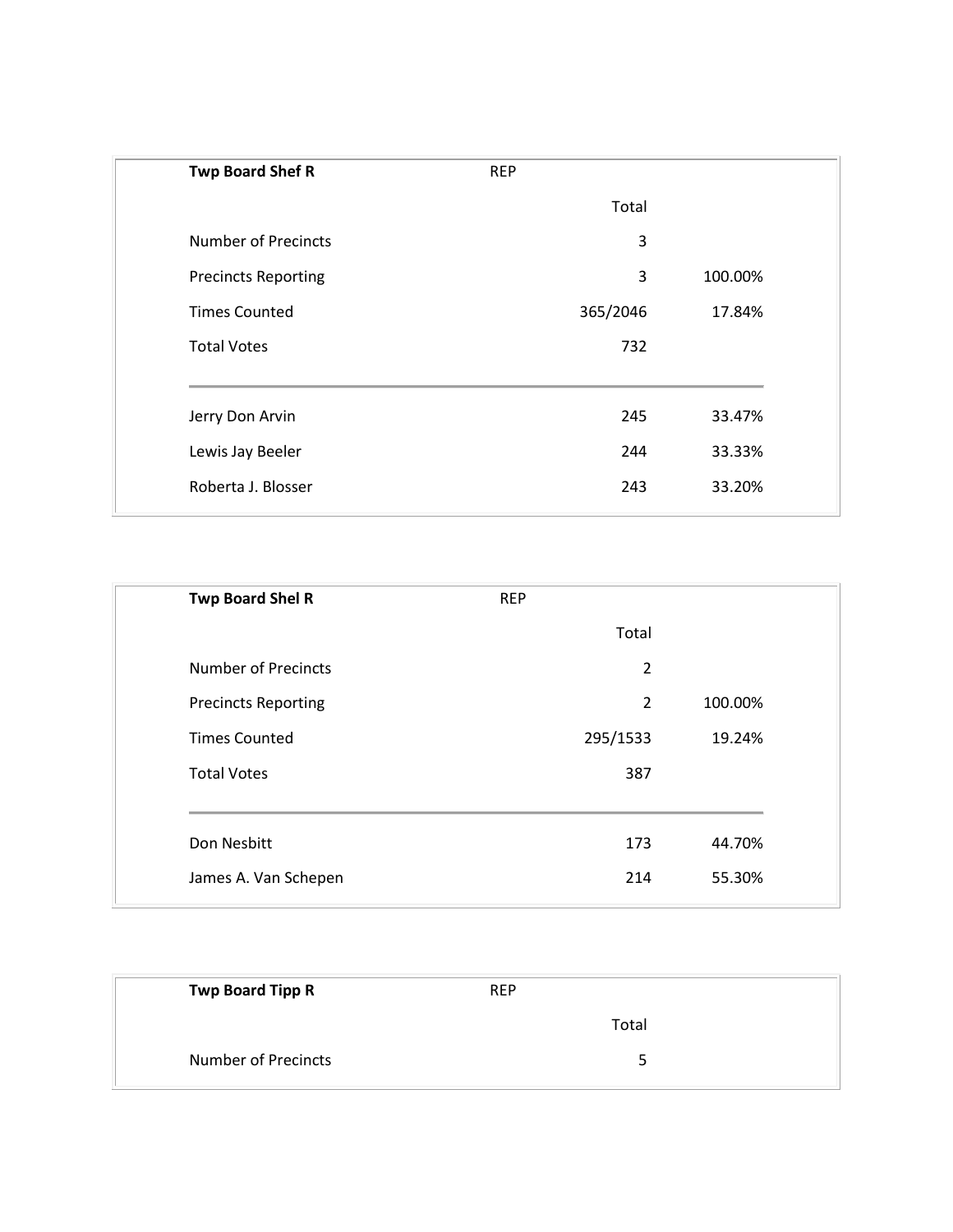| <b>Precincts Reporting</b> | 5        | 100.00% |
|----------------------------|----------|---------|
| <b>Times Counted</b>       | 682/4144 | 16.46%  |
| <b>Total Votes</b>         | 1571     |         |
|                            |          |         |
| Lee A."Arlie" Dailey       | 358      | 22.79%  |
| Philip D. Lehman           | 467      | 29.73%  |
| Lynn E. Rihn               | 421      | 26.80%  |
|                            | 325      | 20.69%  |

| <b>Twp Board Union R</b>   | <b>REP</b> |       |         |
|----------------------------|------------|-------|---------|
|                            |            | Total |         |
| <b>Number of Precincts</b> |            | 1     |         |
| <b>Precincts Reporting</b> |            | 1     | 100.00% |
| <b>Times Counted</b>       | 205/997    |       | 20.56%  |
| <b>Total Votes</b>         |            | 407   |         |
| Robert E. Brown            |            | 125   | 30.71%  |
| Jill A. Plantenga          |            | 142   | 34.89%  |
| Paul A. Sietsma            |            | 140   | 34.40%  |
|                            |            |       |         |

| <b>REP</b> |         |
|------------|---------|
| Total      |         |
| 22         |         |
| 22         | 100.00% |
| 2943/22870 | 12.87%  |
| 6628       |         |
|            |         |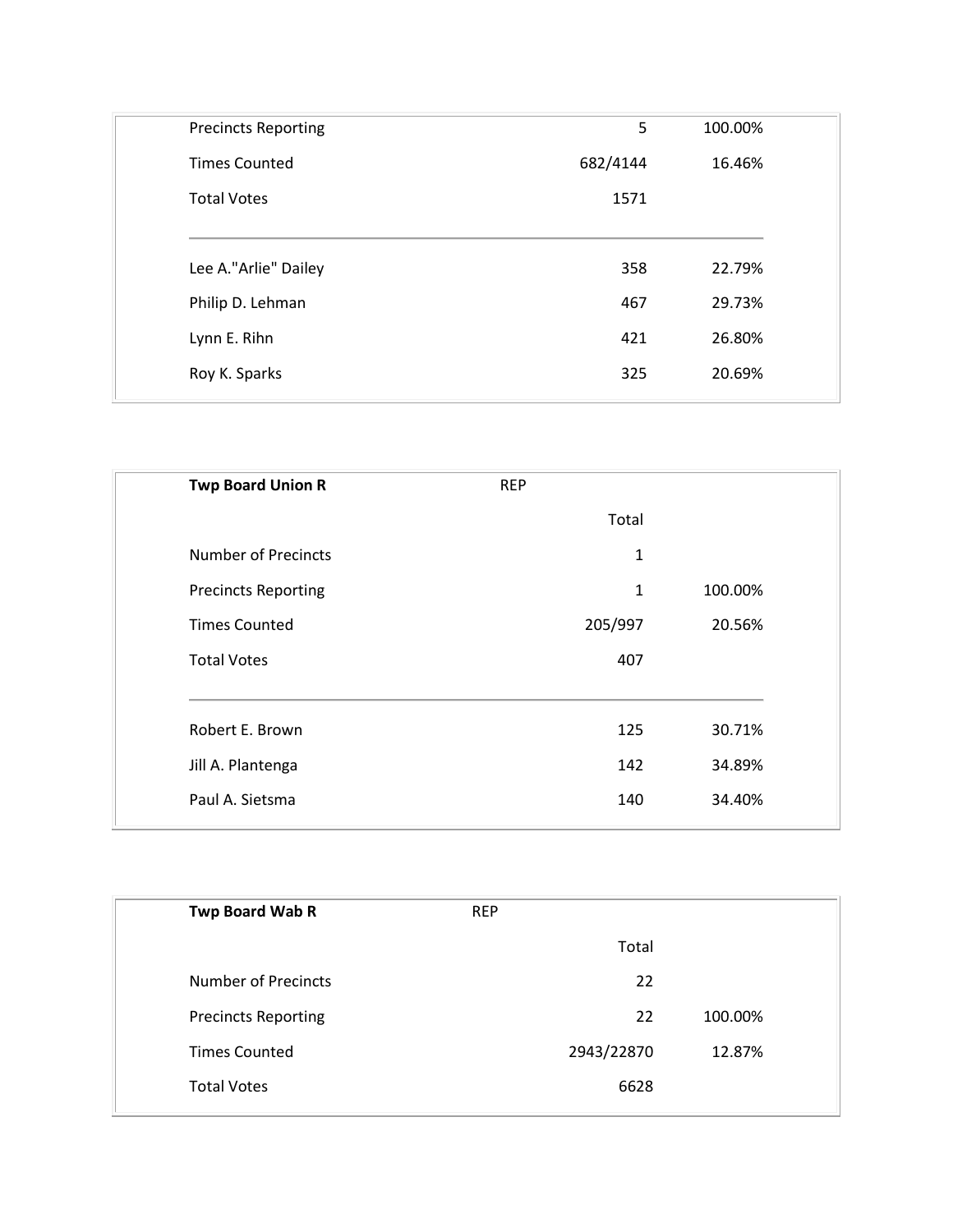| J. Chrisly Baugh    | 962  | 14.51% |
|---------------------|------|--------|
| William Fitzgerald  | 1158 | 17.47% |
| <b>Mike Francis</b> | 1181 | 17.82% |
| E. Joyce Lange      | 1301 | 19.63% |
| D. Furman Smith     | 791  | 11.93% |
| Dale Workman        | 1235 | 18.63% |
|                     |      |        |

| Twp Board Wash R           | <b>REP</b> |                           |
|----------------------------|------------|---------------------------|
|                            | Total      |                           |
| <b>Number of Precincts</b> |            | $\overline{2}$            |
| <b>Precincts Reporting</b> |            | $\overline{2}$<br>100.00% |
| <b>Times Counted</b>       | 289/1564   | 18.48%                    |
| <b>Total Votes</b>         | 608        |                           |
| Mary Helen Killian         | 216        | 35.53%                    |
| <b>Steve Mitchell</b>      | 206        | 33.88%                    |
| Barbara B. Sparby          | 186        | 30.59%                    |
|                            |            |                           |

| <b>Twp Board Wayne R</b>   | <b>REP</b> |              |
|----------------------------|------------|--------------|
|                            | Total      |              |
| <b>Number of Precincts</b> |            | 1            |
| <b>Precincts Reporting</b> |            | 100.00%<br>1 |
| <b>Times Counted</b>       | 178/967    | 18.41%       |
| <b>Total Votes</b>         | 362        |              |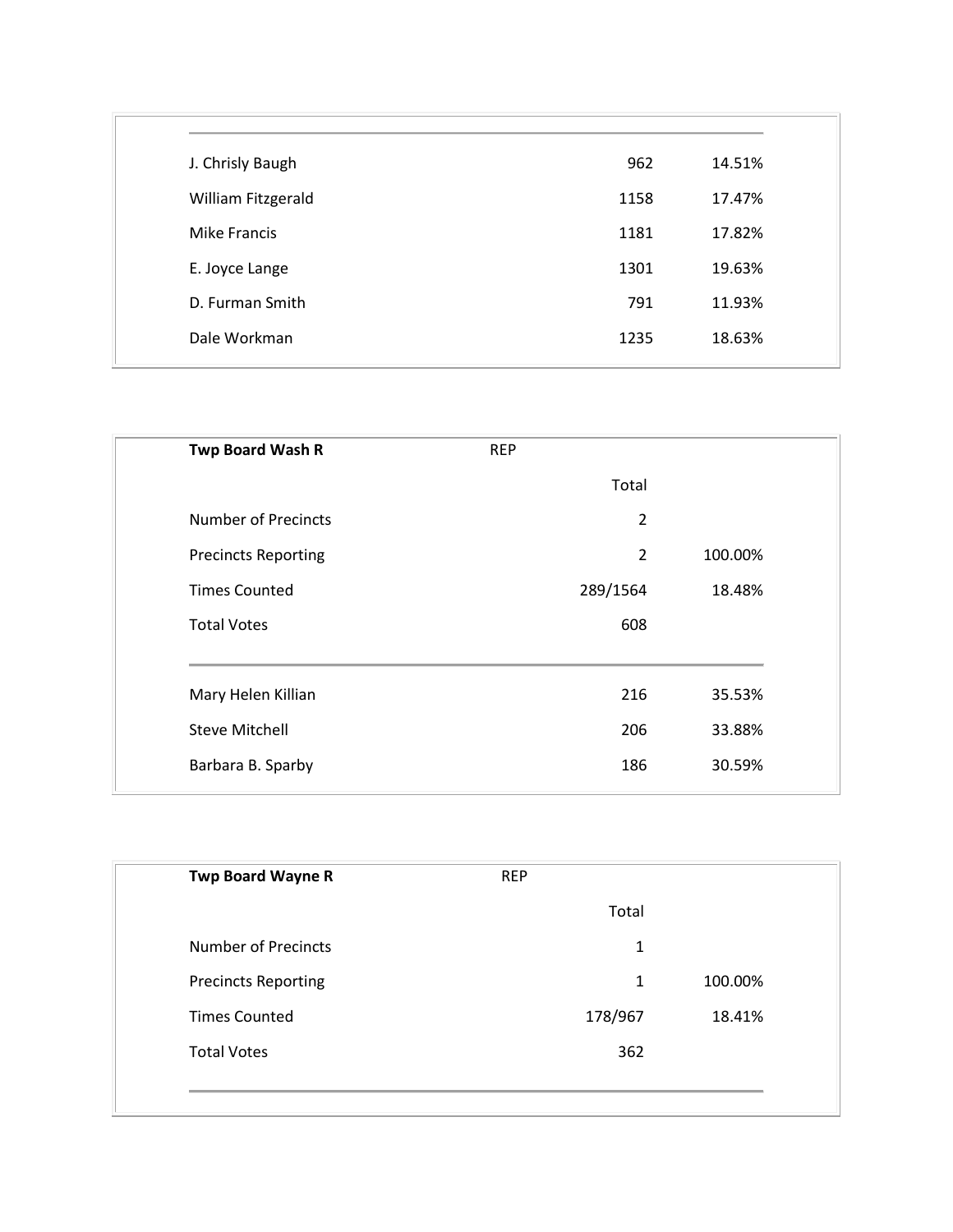| <b>Phil Katter</b> | 127 | 35.08% |
|--------------------|-----|--------|
| George E. Kerner   | 112 | 30.94% |
| Mark Christian     | 123 | 33.98% |

| <b>Twp Board Wea R</b>     | <b>REP</b> |         |
|----------------------------|------------|---------|
|                            | Total      |         |
| Number of Precincts        | 16         |         |
| <b>Precincts Reporting</b> | 16         | 100.00% |
| <b>Times Counted</b>       | 2078/15266 | 13.61%  |
| <b>Total Votes</b>         | 4173       |         |
| George A. Buck             | 1361       | 32.61%  |
| Andrea R. Moore            | 1414       | 33.88%  |
| Aaron R. Slagel            | 1398       | 33.50%  |
|                            |            |         |

| US Rep 4 D                 | <b>DEM</b> |         |
|----------------------------|------------|---------|
|                            | Total      |         |
| <b>Number of Precincts</b> | 91         |         |
| <b>Precincts Reporting</b> | 91         | 100.00% |
| <b>Times Counted</b>       | 3453/85629 | 4.03%   |
| <b>Total Votes</b>         | 3275       |         |
| <b>Rick Cornstuble</b>     | 1201       | 36.67%  |
| Darin S. Kinser            | 314        | 9.59%   |
| <b>David Sanders</b>       | 1760       | 53.74%  |
|                            |            |         |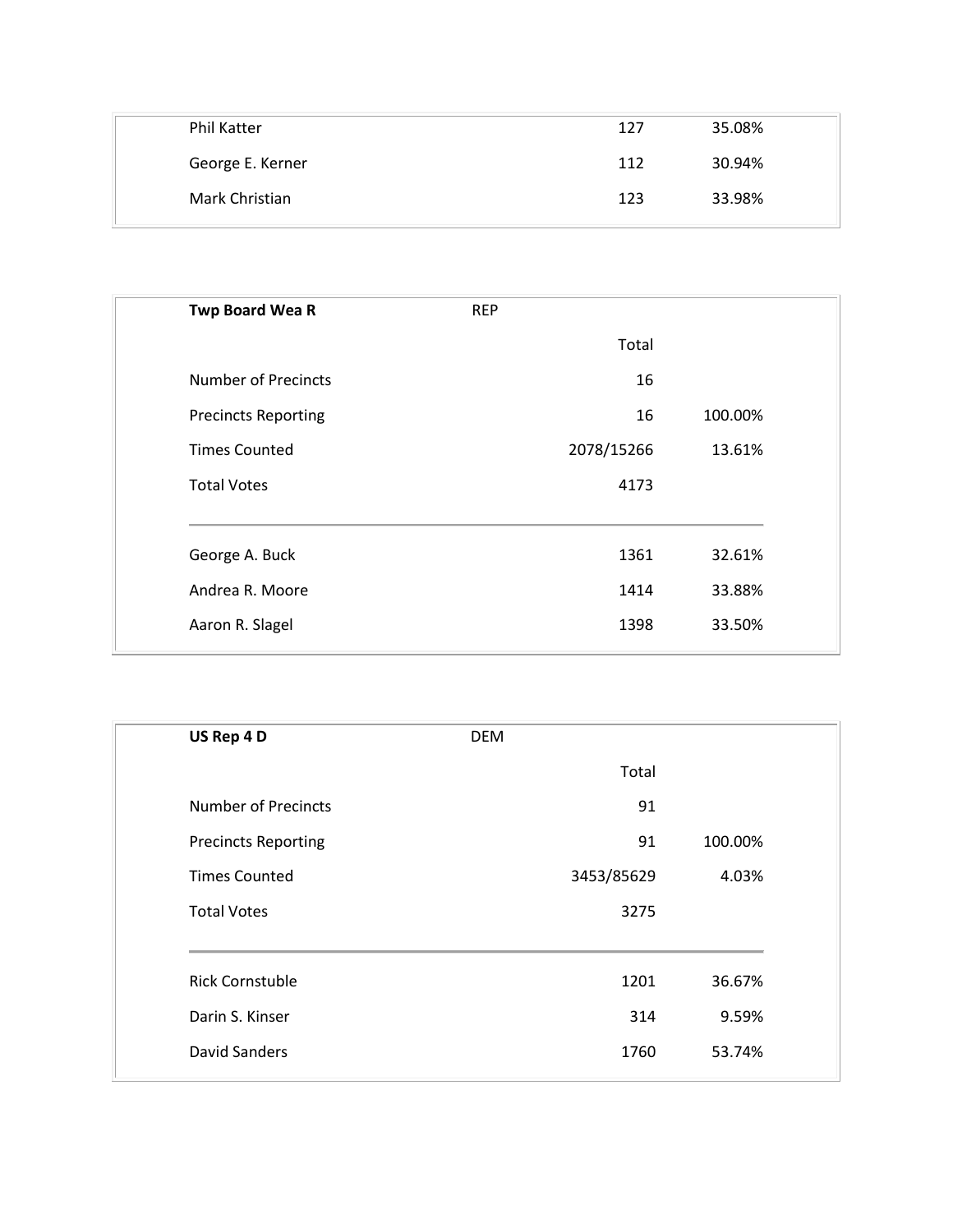| State Senate 22 D          | <b>DEM</b> |            |         |  |
|----------------------------|------------|------------|---------|--|
|                            |            | Total      |         |  |
| <b>Number of Precincts</b> |            | 75         |         |  |
| <b>Precincts Reporting</b> |            | 75         | 100.00% |  |
| <b>Times Counted</b>       |            | 2734/70099 | 3.90%   |  |
| <b>Total Votes</b>         |            | 2057       |         |  |
|                            |            |            |         |  |
| Dave Vorbeck               |            | 2057       | 100.00% |  |

| State Rep 26 D             | <b>DEM</b> |         |
|----------------------------|------------|---------|
|                            | Total      |         |
| <b>Number of Precincts</b> | 33         |         |
| <b>Precincts Reporting</b> | 33         | 100.00% |
| <b>Times Counted</b>       | 1201/31694 | 3.79%   |
| <b>Total Votes</b>         | 1093       |         |
|                            |            |         |
| Joe Micon                  | 1093       | 100.00% |

| State Rep 27 D             | <b>DEM</b> |            |         |  |
|----------------------------|------------|------------|---------|--|
|                            |            | Total      |         |  |
| <b>Number of Precincts</b> |            | 31         |         |  |
| <b>Precincts Reporting</b> |            | 31         | 100.00% |  |
| <b>Times Counted</b>       |            | 1555/32603 | 4.77%   |  |
| <b>Total Votes</b>         |            | 1418       |         |  |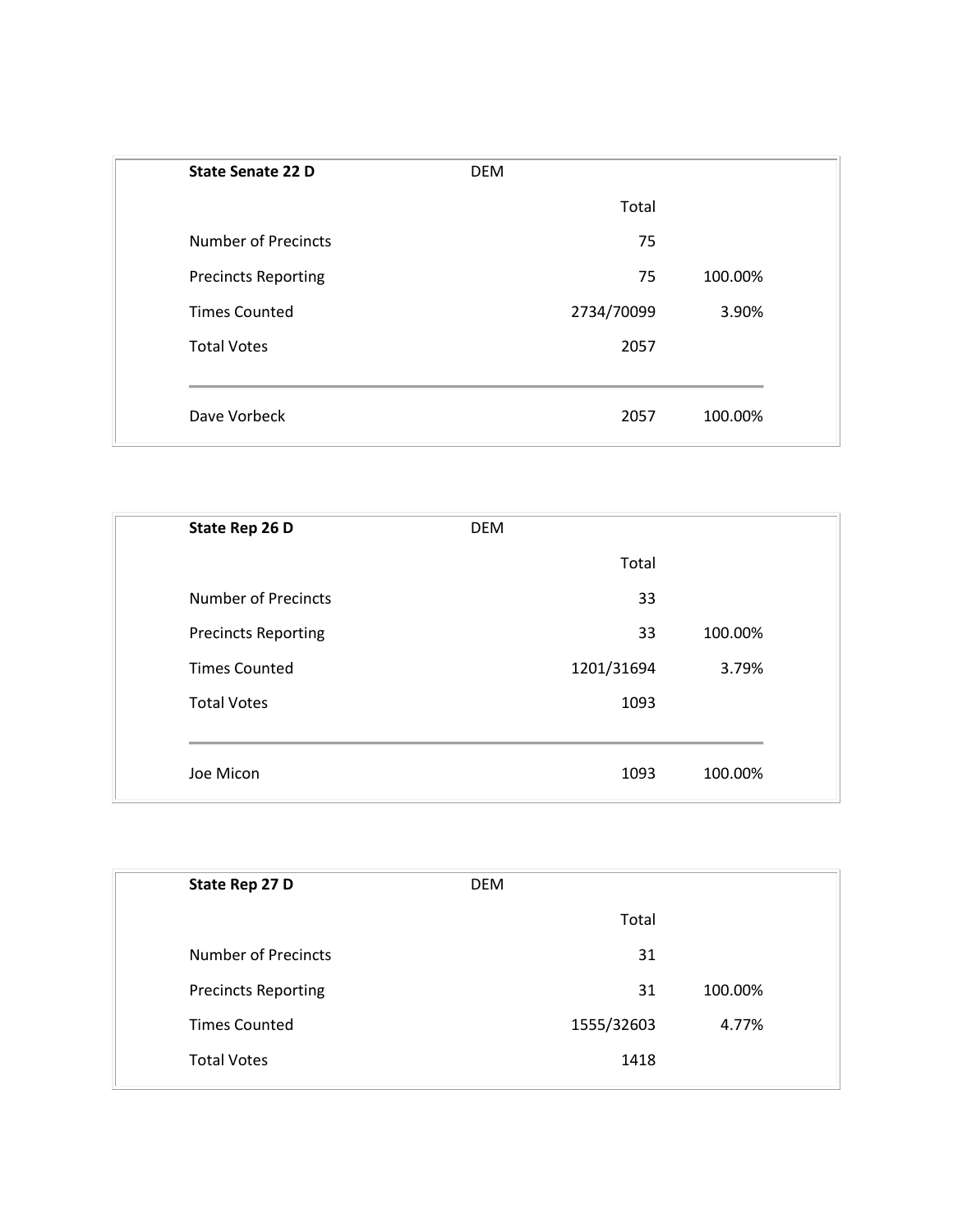| Sheila J. Klinker | 1418 | 100.00% |
|-------------------|------|---------|

| <b>DEM</b> |         |
|------------|---------|
| Total      |         |
| 91         |         |
| 91         | 100.00% |
| 3453/85629 | 4.03%   |
| 2819       |         |
|            |         |
| 2819       | 100.00% |
|            |         |

| <b>Twp Trustee Wea D</b>   | <b>DEM</b> |         |
|----------------------------|------------|---------|
|                            | Total      |         |
| <b>Number of Precincts</b> | 16         |         |
| <b>Precincts Reporting</b> | 16         | 100.00% |
| <b>Times Counted</b>       | 554/15266  | 3.63%   |
| <b>Total Votes</b>         | 457        |         |
|                            |            |         |
| <b>Robert Branstetter</b>  | 457        | 100.00% |

| <b>TSC Board 1</b>         |       |
|----------------------------|-------|
|                            | Total |
| <b>Number of Precincts</b> | 59    |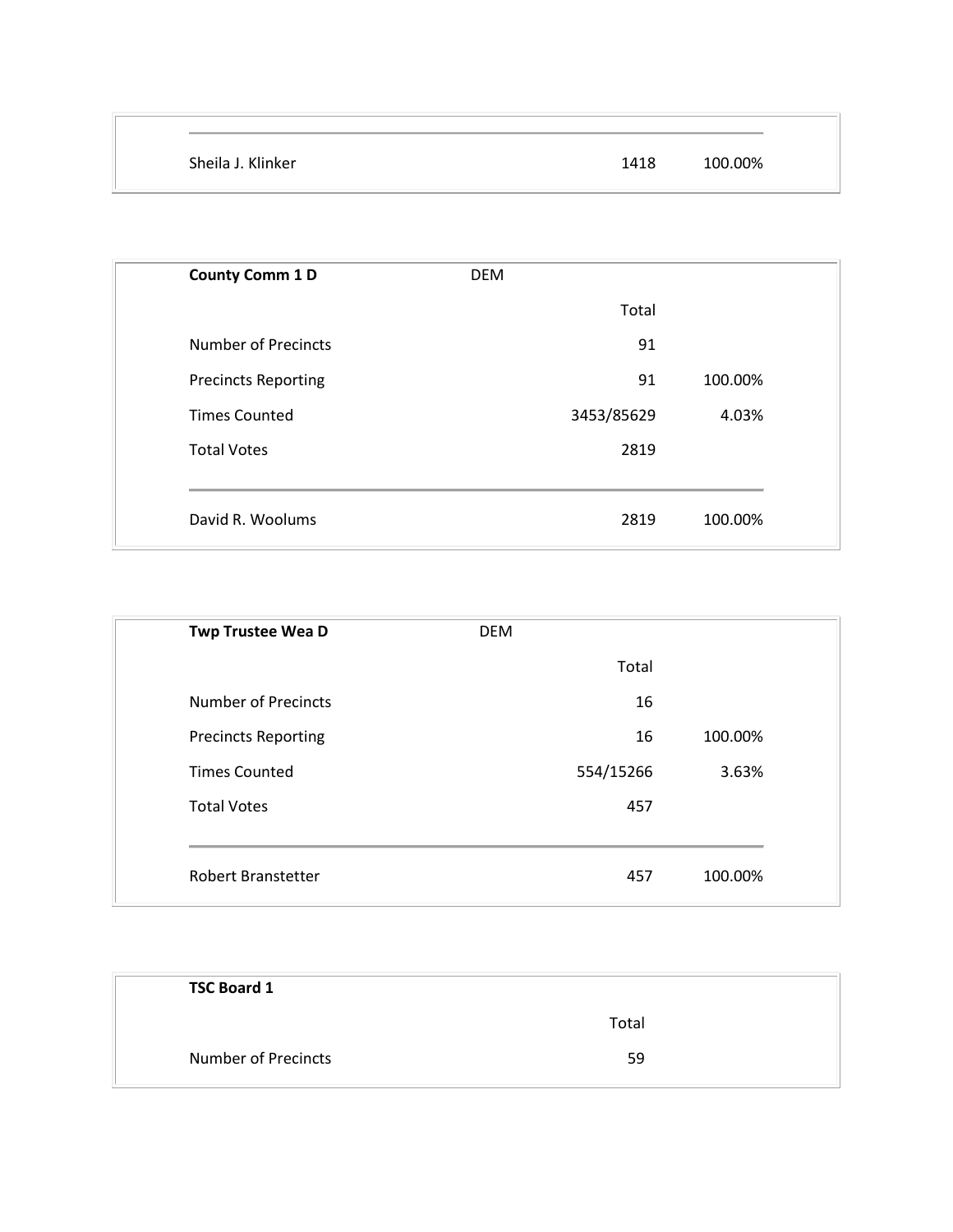| 7199/36484 | 19.73%  |
|------------|---------|
|            |         |
| 5537       |         |
|            |         |
| 5537       | 100.00% |
|            |         |

| <b>TSC Board 2</b>         |            |         |
|----------------------------|------------|---------|
|                            | Total      |         |
| <b>Number of Precincts</b> | 59         |         |
| <b>Precincts Reporting</b> | 59         | 100.00% |
| <b>Times Counted</b>       | 7199/36484 | 19.73%  |
| <b>Total Votes</b>         | 5468       |         |
|                            |            |         |
| Randal K. Bond             | 5468       | 100.00% |

| <b>TSC Board 3</b>         |            |         |  |
|----------------------------|------------|---------|--|
|                            | Total      |         |  |
| <b>Number of Precincts</b> | 59         |         |  |
| <b>Precincts Reporting</b> | 59         | 100.00% |  |
| <b>Times Counted</b>       | 7199/36484 | 19.73%  |  |
| <b>Total Votes</b>         | 5591       |         |  |
|                            |            |         |  |
| Linda Y. Day               | 5591       | 100.00% |  |